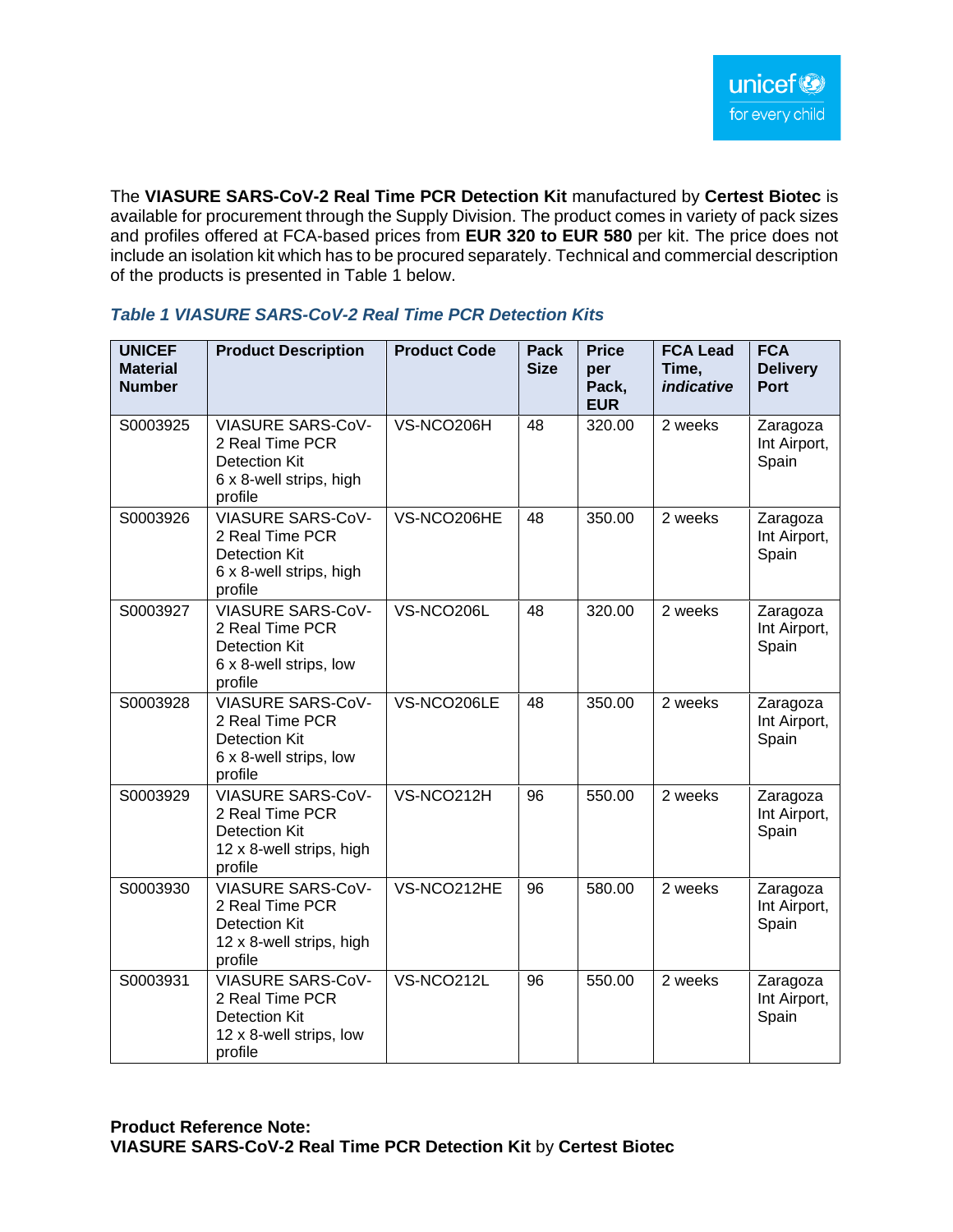| S0003932 | <b>VIASURE SARS-CoV-</b><br>2 Real Time PCR<br>Detection Kit<br>12 x 8-well strips, low<br>profile  | VS-NCO212LE | 96 | 580.00 | 2 weeks | Zaragoza<br>Int Airport,<br>Spain |
|----------|-----------------------------------------------------------------------------------------------------|-------------|----|--------|---------|-----------------------------------|
| S0003933 | <b>VIASURE SARS-CoV-</b><br>2 Real Time PCR<br>Detection Kit<br>96-well plate, high<br>profile      | VS-NCO213H  | 96 | 500.00 | 2 weeks | Zaragoza<br>Int Airport,<br>Spain |
| S0003934 | <b>VIASURE SARS-CoV-</b><br>2 Real Time PCR<br>Detection Kit<br>96-well plate, high<br>profile      | VS-NCO212HE | 96 | 530.00 | 2 weeks | Zaragoza<br>Int Airport,<br>Spain |
| S0003935 | <b>VIASURE SARS-CoV-</b><br>2 Real Time PCR<br>Detection Kit<br>96-well plate, low<br>profile       | VS-NCO213L  | 96 | 500.00 | 2 weeks | Zaragoza<br>Int Airport,<br>Spain |
| S0003936 | <b>VIASURE SARS-CoV-</b><br>2 Real Time PCR<br>Detection Kit<br>96-well plate, low<br>profile       | VS-NCO213LE | 96 | 530.00 | 2 weeks | Zaragoza<br>Int Airport,<br>Spain |
| S0003937 | <b>VIASURE SARS-CoV-</b><br>2 Real Time PCR<br><b>Detection Kit</b><br>4 x 24 reaction mix<br>tubes | VS-NCO296T  | 96 | 500.00 | 2 weeks | Zaragoza<br>Int Airport,<br>Spain |
| S0003938 | <b>VIASURE SARS-CoV-</b><br>2 Real Time PCR<br>Detection Kit<br>4 x 24 reaction mix<br>tubes        | VS-NCO296TE | 96 | 530.00 | 2 weeks | Zaragoza<br>Int Airport,<br>Spain |

## **Intended use:**

VIASURE SARS-CoV-2 RT- PCR Detection Kit is designed for the specific identification and differentiation of 2019 Novel Coronavirus (SARS-CoV-2) in respiratory samples from patients with signs and symptoms of COVID-19 infection. This test is intended for use as an aid in the diagnosis of SARS-CoV-2 in combination with clinical and epidemiological risk factors. This test is indented for use by professional users only.

**The following PCR equipment with relevant software are compatible with the test:**

- Applied Biosystems 7500 Fast Real-Time PCR System
- Applied Biosystems StepOne™ Real-Time PCR System
- Bio-Rad CFX96™ Real-Time PCR System